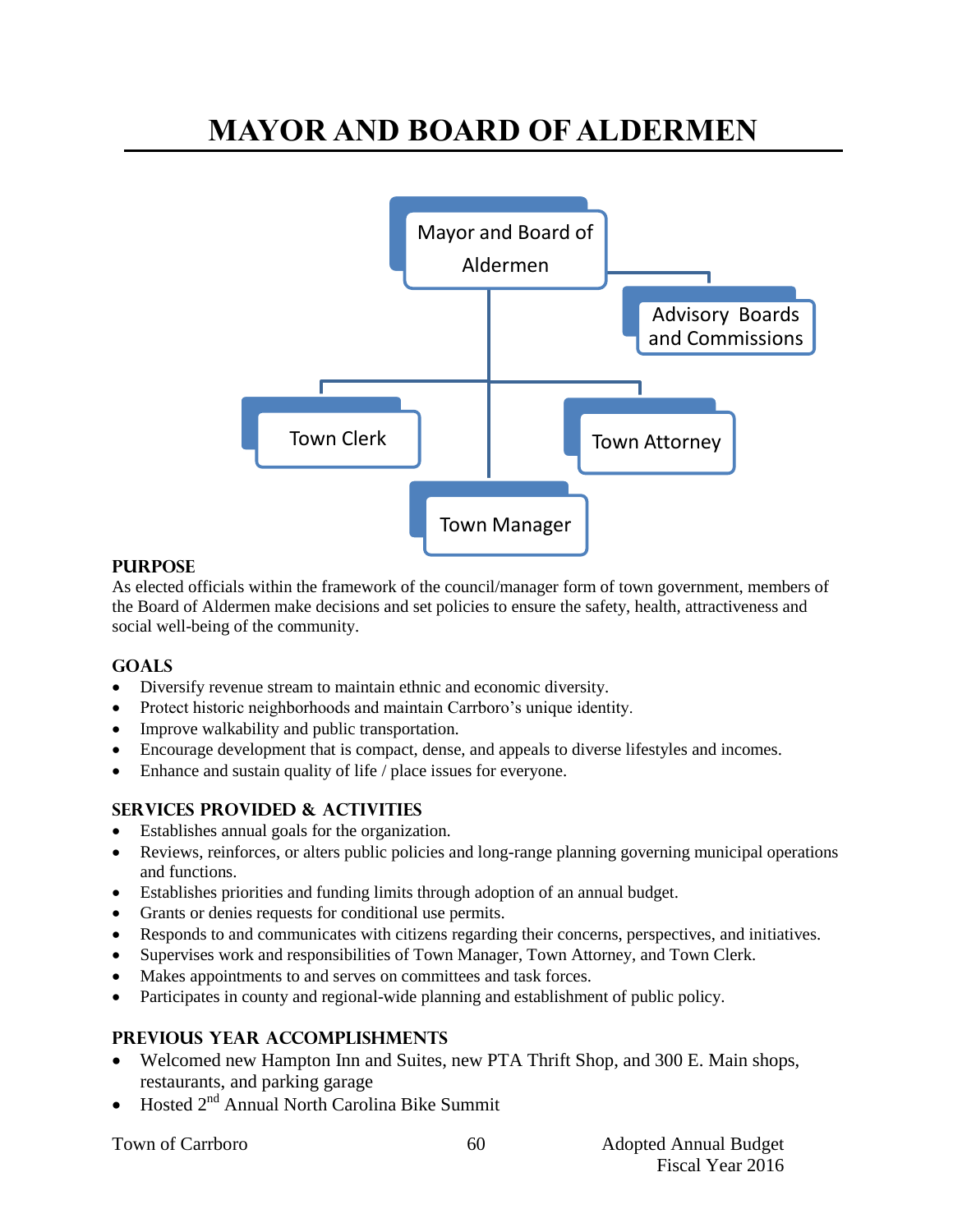- Became the third US Community to be designated as a "Bee City"
- Smith Level Road Project Underway
- Unveiled the Town's new website and logo
- Tree City USA for  $28<sup>th</sup>$  year
- Held annual Arbor Day Observance
- Cut the ribbon on the Carrboro bus wrap
- Implemented a Think Local First marketing strategy
- Secured CFAT grant for the purchase of a Hybrid Solid Waste Truck
- Installed Roberson Street sanitary sewer to assist businesses with failing common sewer line
- Placed a 2014 Sutphen fire engine in service

## **Upcoming Fiscal year objectives**

- Review downtown parking situation.
- Encourage commercial development, especially local, "green collar", and arts-related businesses, through zoning changes, the Revolving Loan Fund, the Local Living Economy Task Force, and other initiatives identified at the annual retreat.
- Work to improve housing affordability.

## **Budget summary**

| <b>PERSONNEL</b><br><b>OPERATING</b> | 94.678<br>147.726           | 88.462<br>176,600                             | 90.560<br>192,100                             | 2.4%<br>8.8%                |
|--------------------------------------|-----------------------------|-----------------------------------------------|-----------------------------------------------|-----------------------------|
|                                      |                             |                                               |                                               |                             |
|                                      | FY 2013-14<br><b>ACTUAL</b> | FY 2014-15<br><b>ADOPTED</b><br><b>BUDGET</b> | FY 2015-16<br><b>ADOPTED</b><br><b>BUDGET</b> | <b>PCT</b><br><b>CHANGE</b> |

### **Changes in budget from prior year adopted budget**

Changes in operating cost are associated with the cost for elections.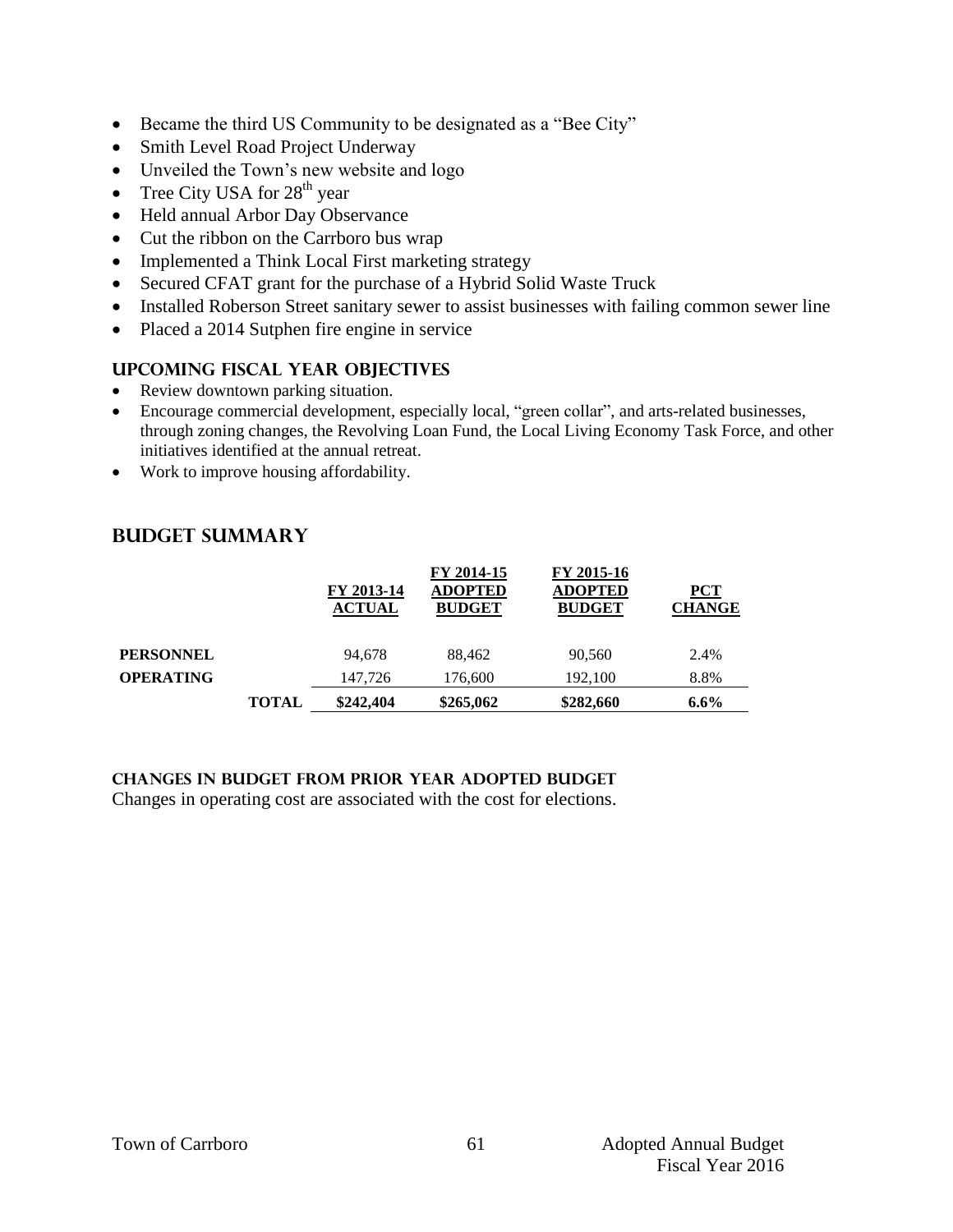# **ADVISORY BOARDS AND COMMISSIONS**

### **PURPOSE**

The Advisory Boards and Commissions advise the Board of Aldermen on issues and policy decisions as provided for in the Carrboro Town Code.

#### **Services provided & activities**

- Review and make comments to the Board of Aldermen on proposed policies, plans and ordinances.
- Make recommendations to the Board of Aldermen as to the need for policies and ordinances.

## **Budget summary**

|                  |              | FY 2013-14<br><b>ACTUAL</b> | FY 2014-15<br><b>ADOPTED</b><br><b>BUDGET</b> | FY 2015-16<br><b>ADOPTED</b><br><b>BUDGET</b> | PCT<br><b>CHANGE</b> |
|------------------|--------------|-----------------------------|-----------------------------------------------|-----------------------------------------------|----------------------|
| <b>OPERATING</b> |              | 5.065                       | 17.200                                        | 17.050                                        | $-0.9\%$             |
|                  | <b>TOTAL</b> | \$5,065                     | \$17,200                                      | \$17,050                                      | $-0.9\%$             |

#### **Changes in budget from prior year adopted budget**

The Advisory Board and Commissions budget is slightly less than last fiscal year due to a decrease in activities.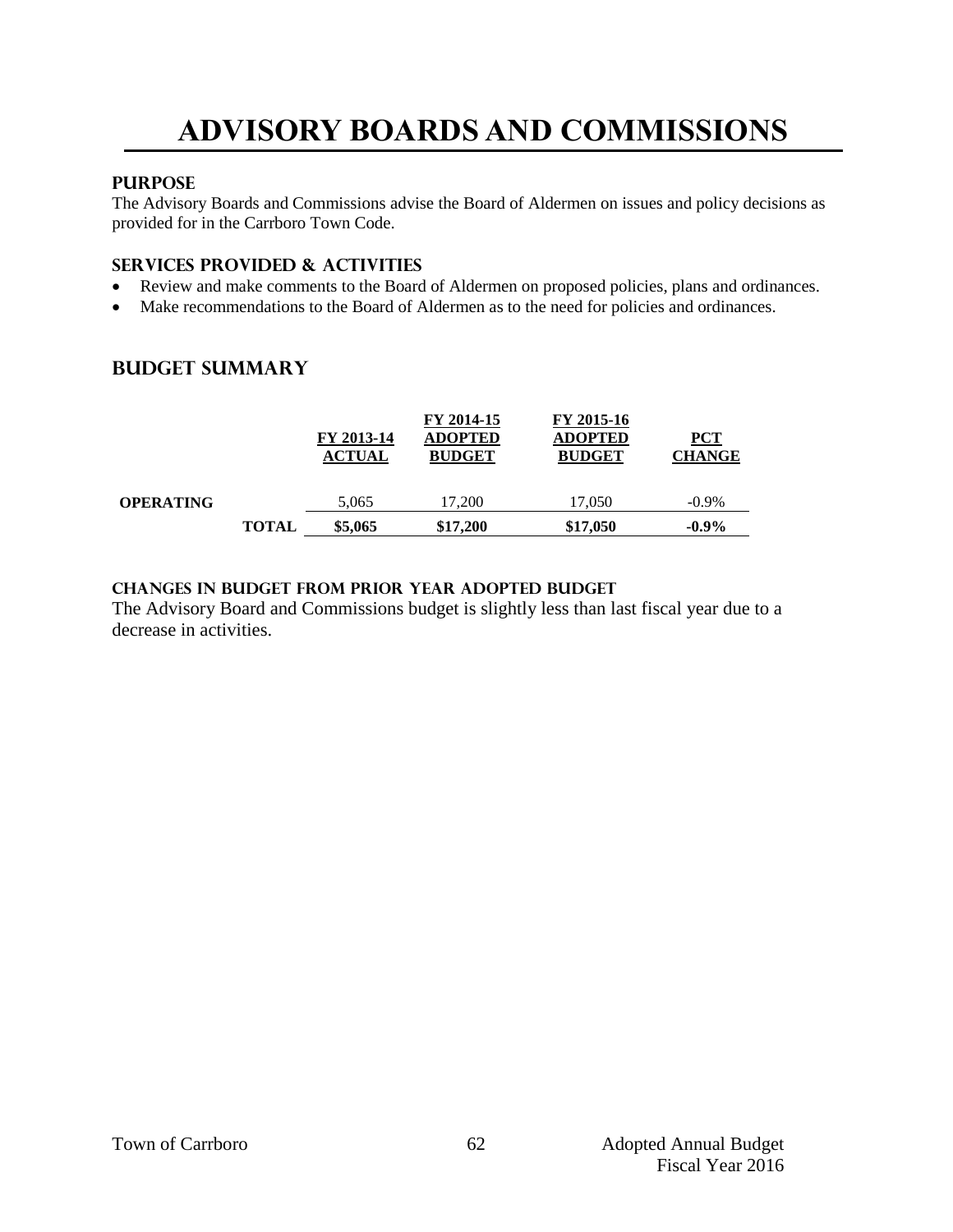# **GOVERNANCE SUPPORT**

### **PURPOSE**

This budget supports local and regional agencies providing community services or information vital to the execution of Board of Aldermen priorities.

## **Budget summary**

|                  |              | FY 2013-14<br><b>ACTUAL</b> | FY 2014-15<br><b>ADOPTED</b><br><b>BUDGET</b> | FY 2015-16<br><b>ADOPTED</b><br><b>BUDGET</b> | PCT<br><b>CHANGE</b> |
|------------------|--------------|-----------------------------|-----------------------------------------------|-----------------------------------------------|----------------------|
| <b>OPERATING</b> |              | 450.471                     | 495,867                                       | 554.856                                       | 11.9%                |
|                  | <b>TOTAL</b> | \$450,471                   | \$495,867                                     | \$554,856                                     | 11.9%                |

### **changes in budget from prior year adopted budget**

The increase in operating is due to increases in the Human Services Grant Program, Metropolitan Coalition, Partnership to End Homelessness and Orange County Housing Program.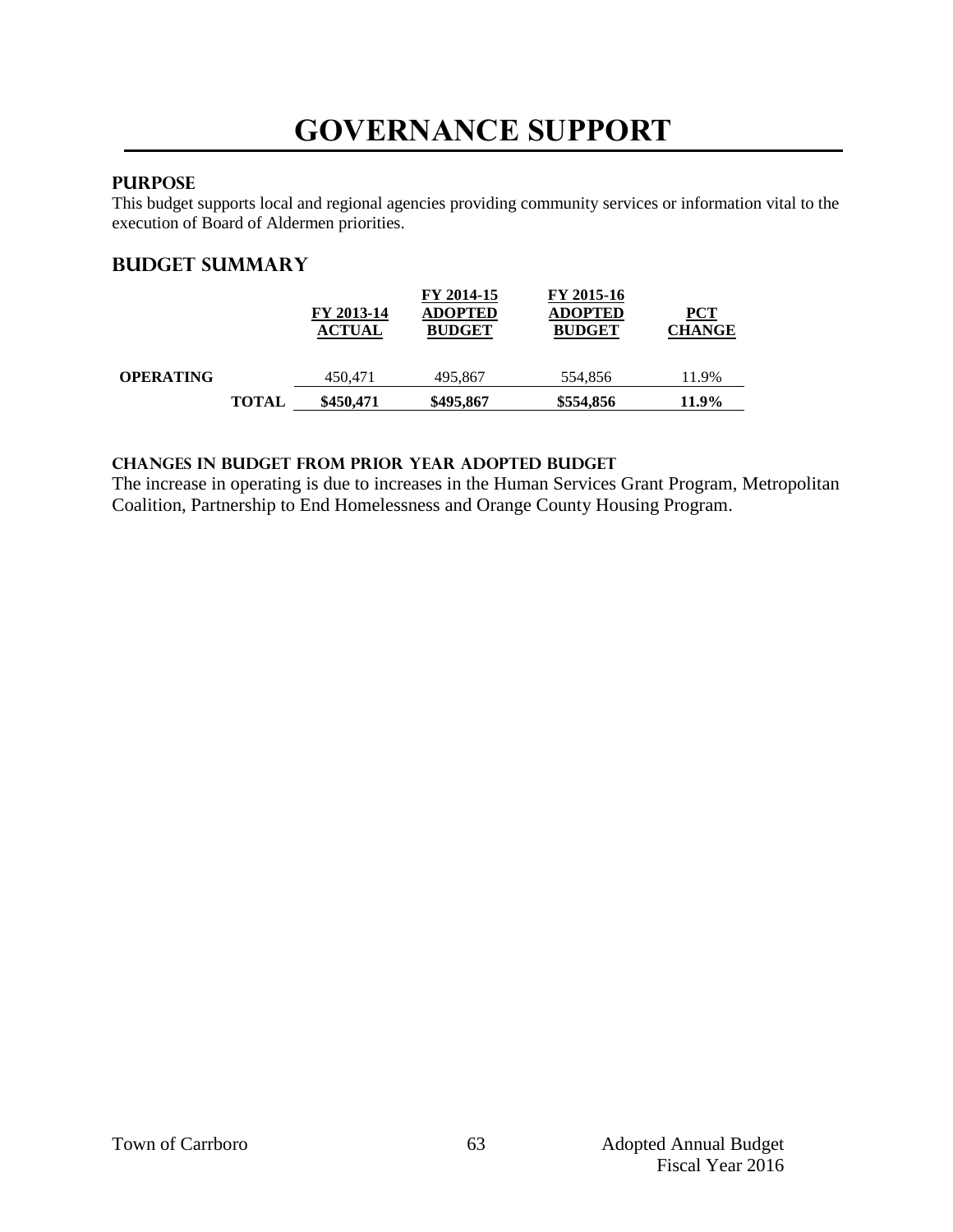# **TOWN MANAGER**



### **PURPOSE**

The Town Manager serves as primary advisor to, and implements the policies of, the Mayor and Board of Aldermen. The Town Manager communicates these policies to residents and staff, and effectively organizes and manages town staff and resources to respond to the community and residents' needs.

### **GOALS**

- To lead an organization that functions well internally and implements Board policies in a timely, effective, efficient, and friendly manner.
- To give well-informed, helpful advice to the Board on policy options and other matters.
- To facilitate effective Board action through the presentation of clear, concise agendas.
- To adhere to the professional code of ethics and always work towards the long-term best interests of the Town.
- To ensure staff satisfaction and retention

## **SERVICES PROVIDED & ACTIVITIES**

- Provides general guidance and support to town departments in achieving town-wide goals and objectives.
- Seeks capital improvement strategies to meet the needs of the town and organization.
- Studies, develops, and implements policy and program recommendations at the direction of the Board of Aldermen.
- Provides support for the Board of Aldermen.
- Represents the town's interests on local, regional, and state-wide bodies dealing with issues important to Carrboro.
- Conducts and facilitates public communication with the Mayor and Board of Aldermen, residents, employees, and other users of town services.

#### **PREVIOUS YEAR ACCOMPLISHMENTS**

- Received Tree City USA designation for  $29<sup>th</sup>$  Year
- Received GFOA Distinguished Budget Presentation
- Received GFOA Award for Excellence in Financial Reporting
- AAA Bond Rating
- Named a Bee City USA
- Achieved Silver Bicycle Friendly Community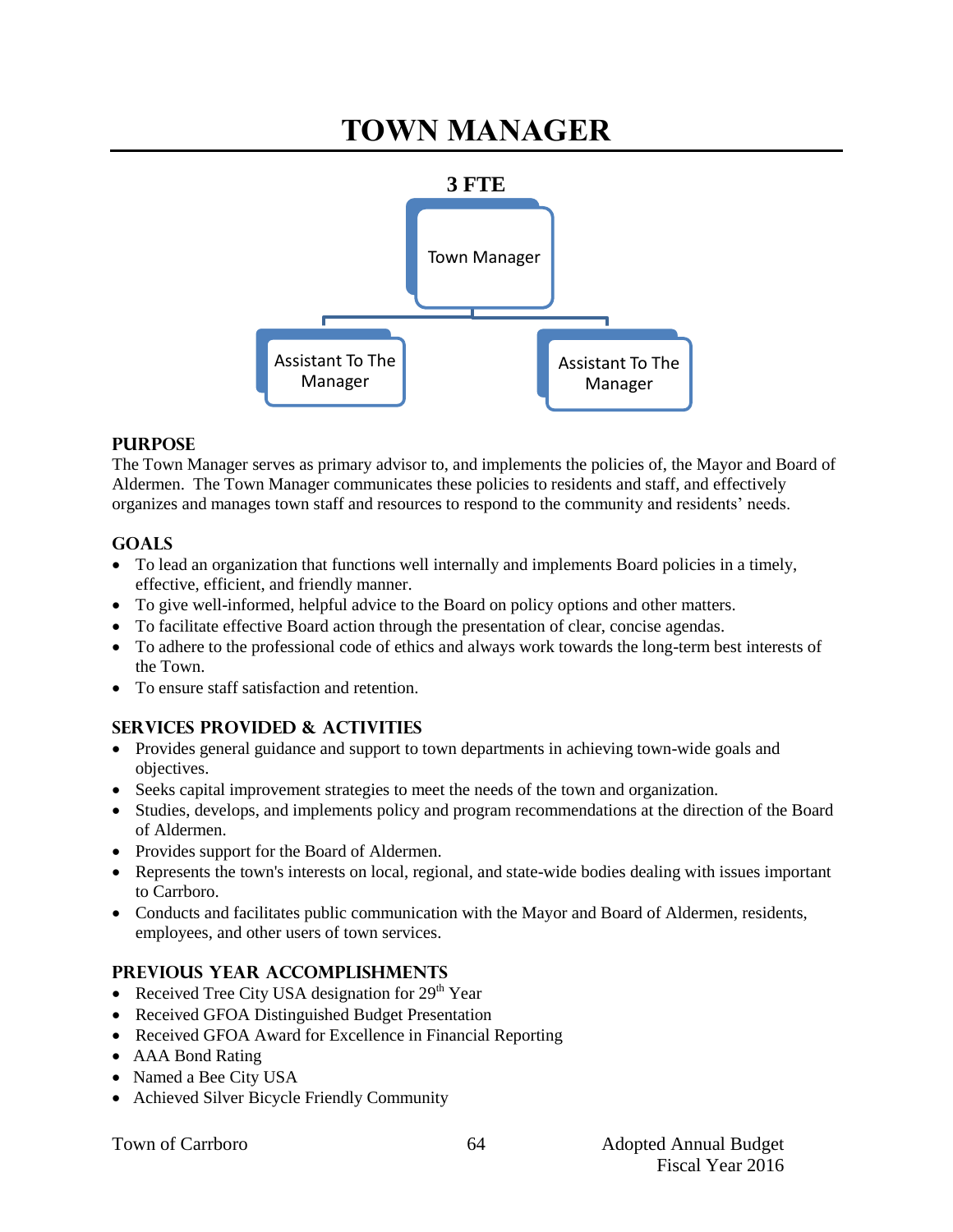#### **UPCOMING FISCAL YEAR OBJECTIVES**

- Look for ways to continue providing quality services in ways that minimize the impact on the property tax rate.
- Focus on Board's economic development initiatives.
- Continue to implement Strategic Energy & Climate Protection Plan.
- Increase community development activities, such as affordable housing, neighborhood and constituent services.
- Continue to fund human services at the same levels or better.
- Implement the Capital Improvements Project in a fiscally responsible manner.
- Increase funding to the Affordable Housing Special Revenue Fund.

### **Budget summary**

|                  | FY 2013-14<br><b>ACTUAL</b> | FY 2014-15<br><b>ADOPTED</b><br><b>BUDGET</b> | FY 2015-16<br><b>ADOPTED</b><br><b>BUDGET</b> | <b>PCT</b><br><b>CHANGE</b> |
|------------------|-----------------------------|-----------------------------------------------|-----------------------------------------------|-----------------------------|
| <b>PERSONNEL</b> | 250,295                     | 325,715                                       | 315.435                                       | $-3.2\%$                    |
| <b>OPERATING</b> | 13.711                      | 14.585                                        | 43,570                                        | 198.7%                      |
| <b>TOTAL</b>     | \$264,006                   | \$340,300                                     | \$359,005                                     | $5.5\%$                     |

#### **Changes in budget from prior year adopted budget**

The Town Manager's budget decreased due to cost of an intern in the previous years' budget. Operations increased with the additional costs for training and professional dues.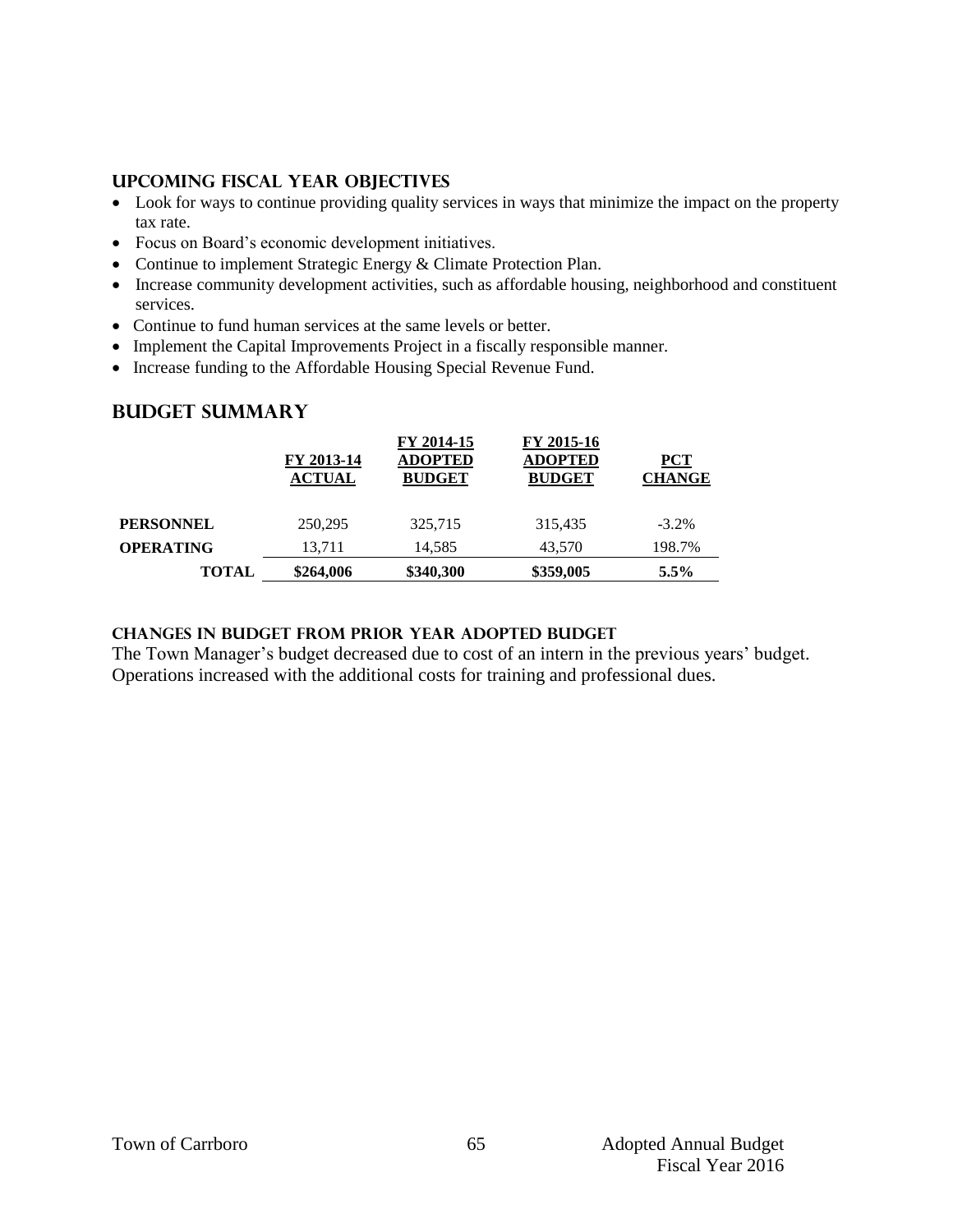# **INFORMATION TECHNOLOGY**

## **3 FTE**



#### **PURPOSE**

To deliver technology-based solutions that are cost-effective and increase the effectiveness and efficiency of many Town services. To work with various external and community organizations, as directed by the Town Manager, to discover mutually beneficial relationships, sharing technology resources and strengths.

#### **Goals**

- To provide the technology to enhance the delivery of Town services and to increase the access to and the quality of vital government data.
- To partner with our customers to understand their business processes and needs and then identify activities that can be effectively streamlined through the application of technology in a manner that is cost-effective, convenient and satisfactory.
- To align technology to business processes throughout Town government.
- To increase business continuity and limit service interruption through the application of technology and infrastructure redundancy.

#### **Services provided & activities**

- Create a Town wide Information Technology Budget and facilitate long term planning through the Capital Improvements Program.
- Provide technology support services for computer, voice and web presence to all departments.
- Provide technology project support and management for departments.
- Manage ongoing departmental application upgrade, patching and security. Manage ongoing operating system upgrades, patching and security.
- Maintain a replacement cycle for desktops and emergency services mobile computers through ongoing replacement cycles of aging inventory.
- Facilitate the collection, storage, security and integrity of electronic data while ensuring appropriate access.
- Provide, maintain and upgrade a reliable, scalable and secure infrastructure.
- Maintain reliable historical data backups for discrete data loss incidents and catastrophic events.
- Maintain, expand and upgrade Town wide phone system.
- Provide technology purchasing expertise to all departments.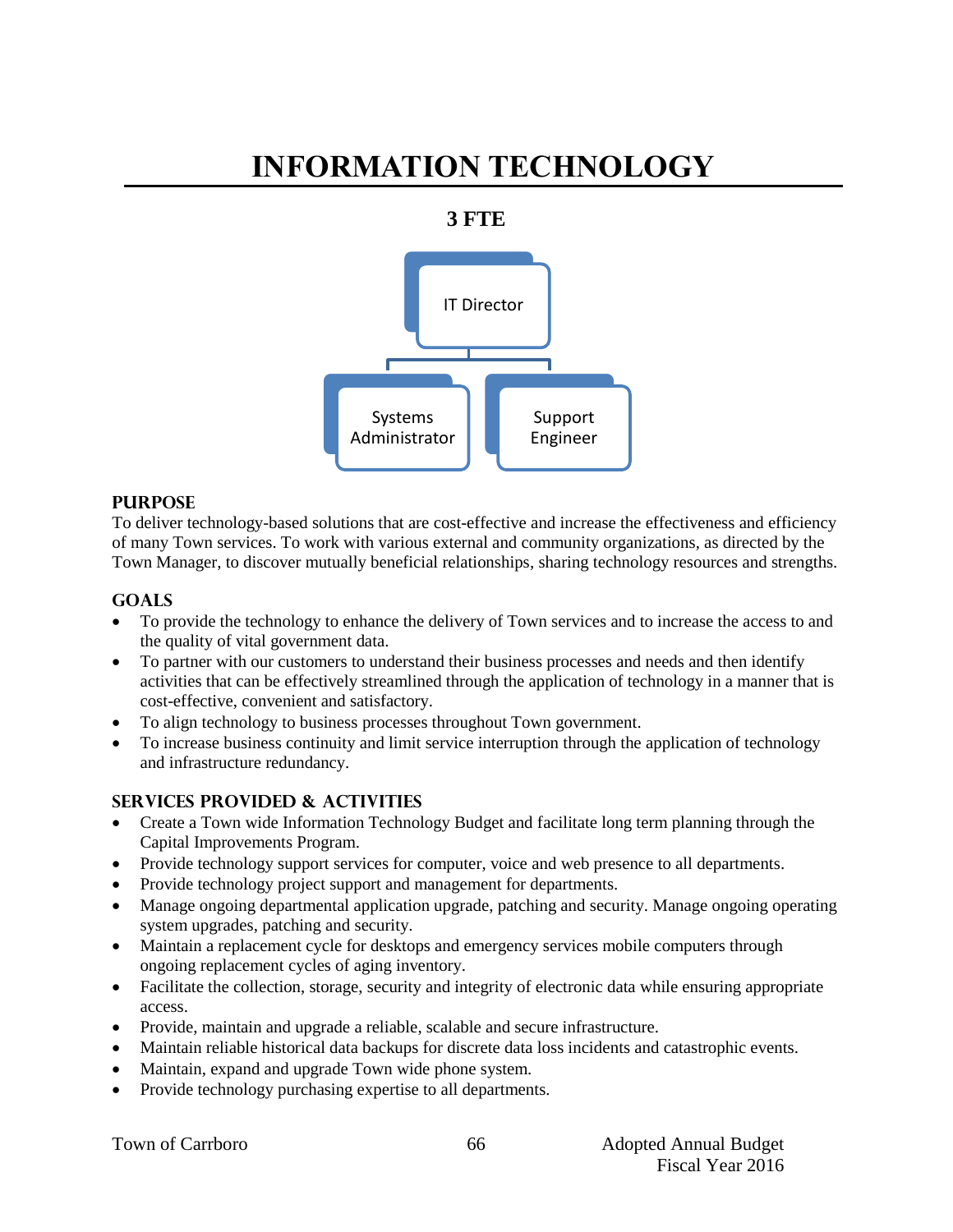## **Previous year accomplishments**

- Worked closely with all Town departments and interested citizens to launch newly refreshed website with much increased functionality.
- Completed advanced/multi-factor authentication implementation for Police Department for compliance with CJIS standards.
- Completed PD patrol car in-car video system implementation.
- Completed PD interview room recording system replacement (previous system was end of life).
- Completed installation of new FD analytics program that will help FD to analyze and imporve their call responses.
- Various departmental application upgrades and related hardware upgrades. Completed major version upgrades to all Police Department related servers – records management, calls for service switch, Police 2 Citizen and Police 2 Police.

## **Upcoming Fiscal year objectives**

- Continue to work with UNC-Chapel Hill and the Town of Chapel Hill to interconnect fiber optic networks, share knowledge and connect to MCNC's NCREN network.
- Continue to work with national Gig.U and regional NCNGN initiatives. NCNGN is a regional effort by four leading Universities and six municipalities seeking to accelerate the deployment of ultra highspeed networks to their surrounding communities.
- Continue to work the Google to bring Google Fiber to the Carrboro Community.
- Continue to work the AT&T to bring U-verse with AT&T GigaPower to the Carrboro Community.
- Complete integration of Police and Fire records management system with Orange County emergency services computer aided dispatch system.
- Investigate (potentially implement) body worn cameras for Police Officers.
- Investigate (potentially implement) a software package to automate and centrally connect critical processes, including land use planning and project review, regulatory management, inspections, code enforcement, citizen requests, asset management and work order management for the Planning Department.

## **BOARD PRIORITIES**

IT supports all departments in their effort to meet board priorities & objectives.

## **OBJECTIVES**

- 1. Identify activities that can be effectively streamlined through the application of technology in a manner that is cost-effective, convenient and satisfactory.
- 2. Increase access to and the quality of vital government data.
- 3. Provide the technology to enhance the delivery of town services.
- 4. Improve business continuity.
- 5. Maintain reliable historical data backups for discrete data loss incidents and catastrophic events.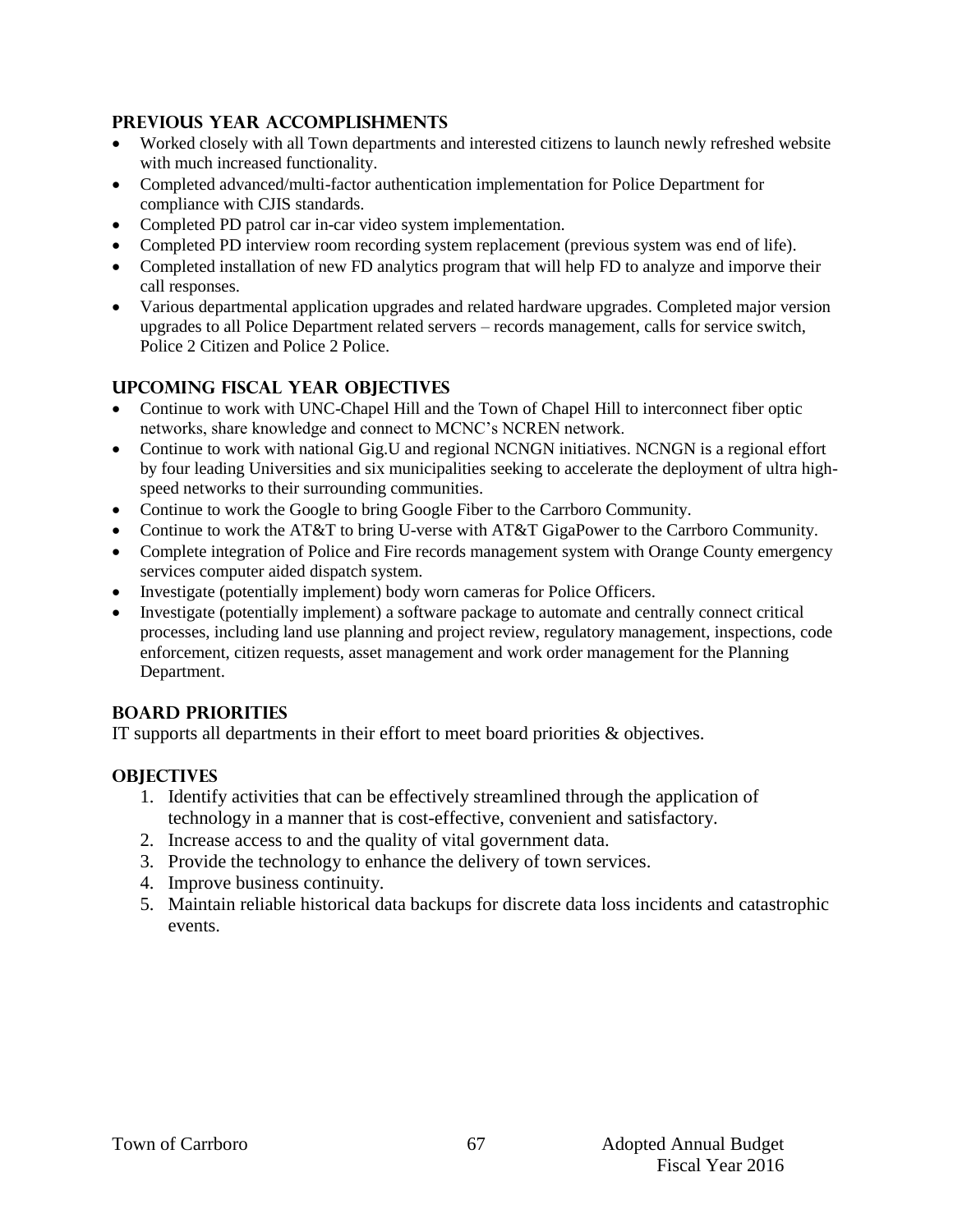### **PERFORMANCE MEASURES**

|                                                                                                        | FY2012-13<br><b>ACTUAL</b> | FY2013-14<br><b>ACTUAL</b> | FY2014-15<br><b>ESTIMATED</b> | FY2015-16<br><b>PROJECTED</b> |
|--------------------------------------------------------------------------------------------------------|----------------------------|----------------------------|-------------------------------|-------------------------------|
| # of Workstations<br>Supported                                                                         | 173                        | 175                        | 175                           | 180                           |
| # of Emergency Services<br><b>Mobile Terminals</b><br>Supported                                        | 43                         | 48                         | 48                            | 50                            |
| Average Hours per<br>Month of Unplanned<br><b>Application Downtime</b><br><b>During Business Hours</b> | ${<}1$                     | $\leq$ 1                   | $\leq$ 1                      | $\leq$ 1                      |
| # Unsuccessful Backups<br>per Month                                                                    | $\mathfrak{D}$             | っ                          | 0                             |                               |

## **Budget summary**

|                                    | FY 2013-14<br><b>ACTUAL</b> | FY 2014-15<br><b>ADOPTED</b><br><b>BUDGET</b> | FY 2015-16<br><b>ADOPTED</b><br><b>BUDGET</b> | <b>PCT</b><br><b>CHANGE</b> |
|------------------------------------|-----------------------------|-----------------------------------------------|-----------------------------------------------|-----------------------------|
| <b>PERSONNEL</b>                   | 260,714                     | 259.494                                       | 266,671                                       | 2.8%                        |
| <b>OPERATING</b><br><b>CAPITAL</b> | 867,184                     | 847,798                                       | 926,308                                       | 9.3%                        |
| <b>OUTLAY</b>                      | 38,471                      | 193,935                                       | 63,750                                        | $-67.1\%$                   |
| <b>TOTAL</b>                       | \$1,166,369                 | \$1,301,227                                   | \$1,256,729                                   | $-3.4%$                     |

## **changes in budget from prior year adopted budget**

Operations increased due to addition of new reservation software for the Recreation and Parks department. Capital outlay decreased due to the one-time cost of in-car cameras for the Police Department purchased in the previous fiscal year.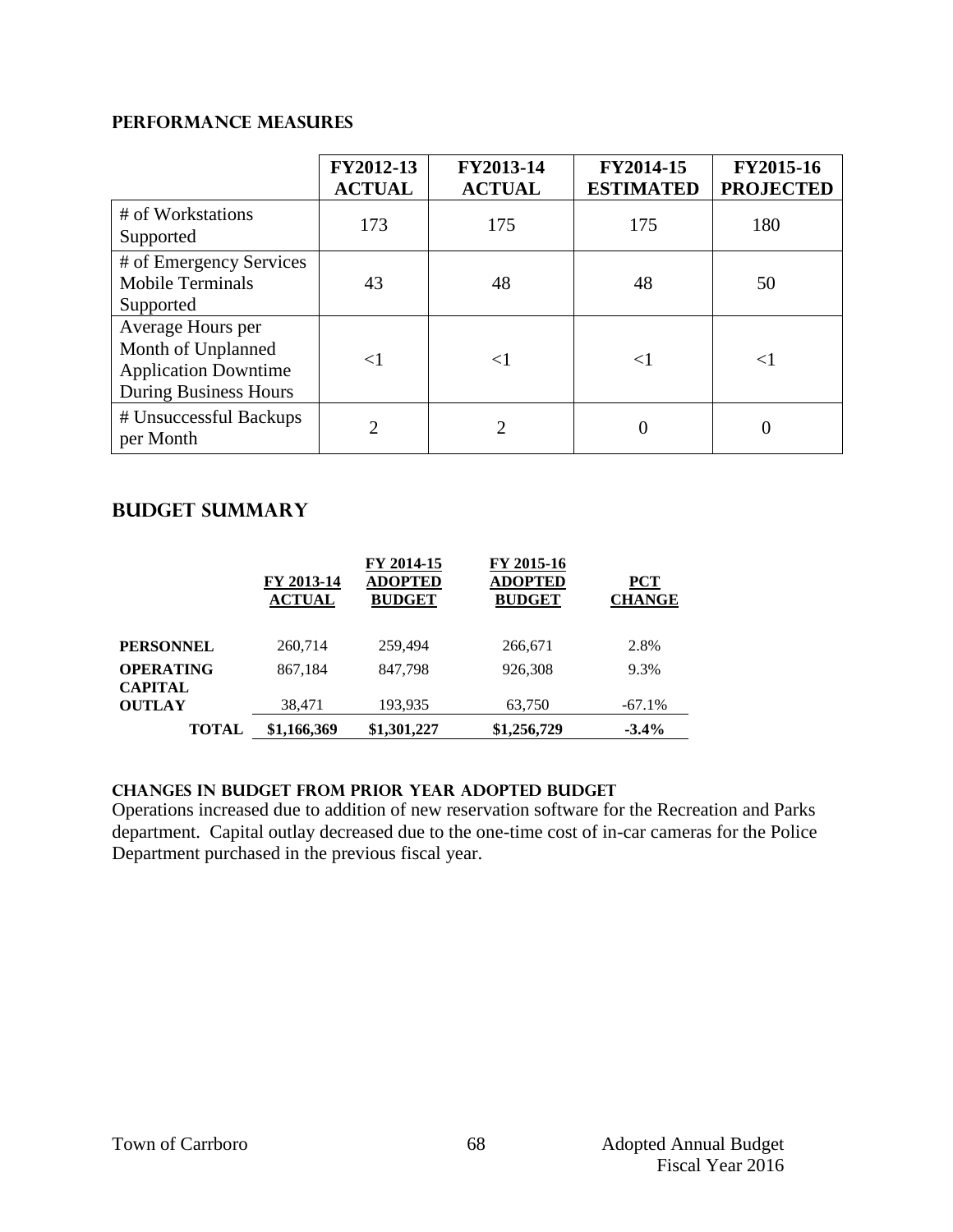# **ECONOMIC AND COMMUNITY DEVELOPMENT**



#### **PURPOSE**

To support the creative economy, arts and culture; foster a business friendly and supportive environment that encourages local for-profit, social enterprises and non-profit businesses to expand in and new businesses to locate in Carrboro; increase awareness of Carrboro as a arts and entertainment destination; support the travel and tourism industry; and encourage light manufacturing enterprises.

#### **Goals**

- Diversify and expand the commercial tax base, to create more high paying jobs in town, and to promote the town's image as a place for businesses.
- Create synergy in the downtown through support for the arts and cultural events, promoting and supporting healthy lifestyles and creating a positive business environment for merchants and customers.
- Promote and support locally owned expanding and new start-up business with an emphasis on green and sustainable ventures.
- Seek to provide adequate parking in the downtown to support existing and potential businesses.
- Support the non-profit organizations that provide unmet human services for low-moderate income persons through the Human Services Grant program.
- Promote travel and tourism in Carrboro and raise awareness of Carrboro as a destination.
- Help establish the Carrboro Business Alliance as a self-supporting organization.
- Expand opportunities for Light Manufacturing in the manufacturing zoning districts.

#### **Services provided & activities**

- Work with all developers and new or expanding businesses to facilitate the project review process and project implementation.
- Administer the Revolving Business Loan Funds including the application processing and billing.
- Provide staffing to the Economic Sustainability Commission.
- Provide administrative support to the Human Services Advisory Board.
- Provide staffing and administrative support to the Carrboro Tourism Development Authority.
- Provide support to the Carrboro Business Alliance.
- Serve on the Chapel Hill Orange County Visitor Bureau Board as Town staff liaison.
- Serve on the Chamber of Commerce Economic and Public Policy Committee as Town staff liaison.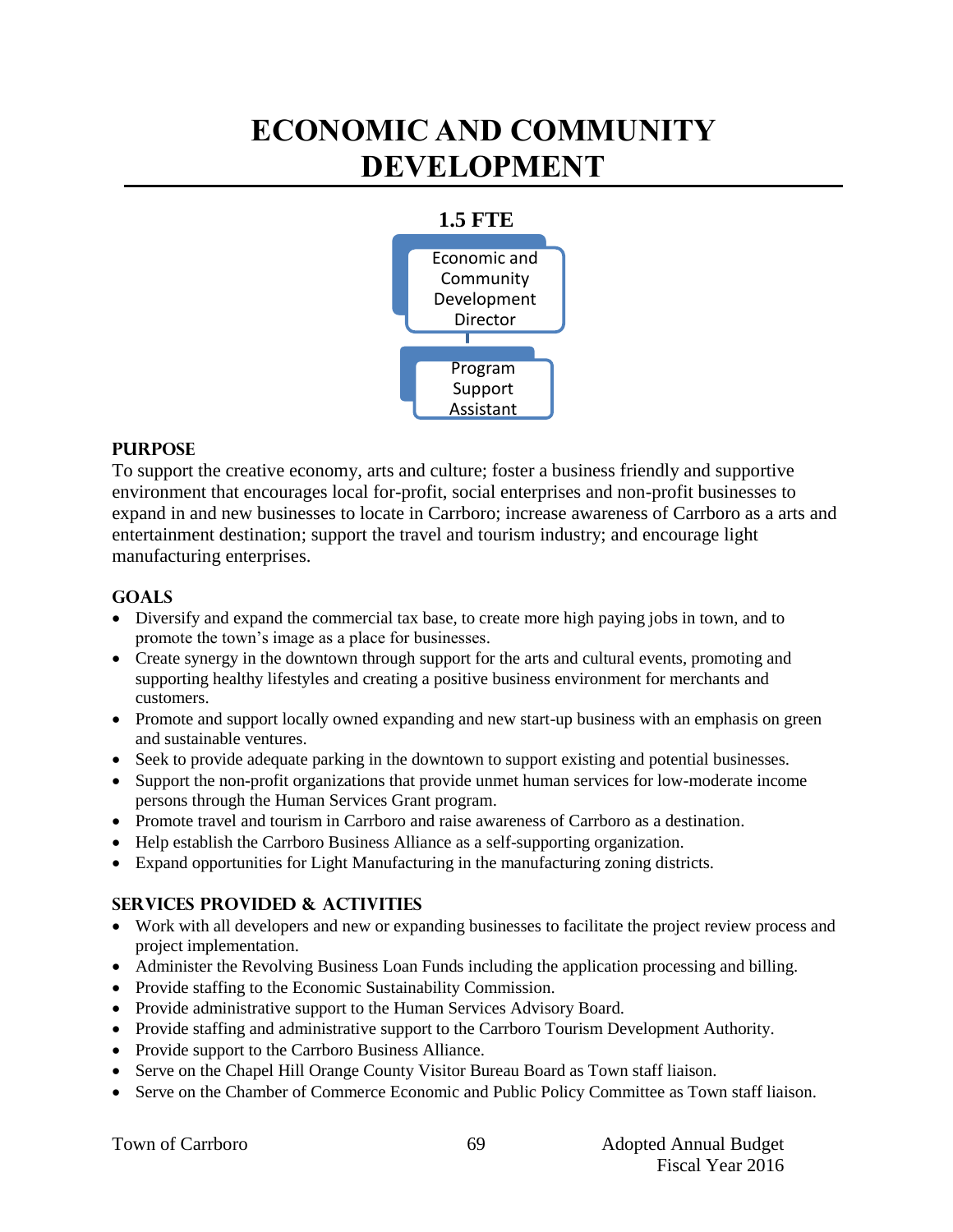- Facilitate the implementation Local Living Economy Task Force Recommendations.
- Promote Carrboro through implementation of Town adopted branding

### **Previous year accomplishments**

- Implemented a Think Local First marketing strategy known as Local Matters.
- Held the Think Local First kick-off at the Farmer's Market with the viewing of the Real Value movie.
- Cut the ribbon on the Carrboro bus wrap.
- Remade the It's Carrboro video.
- Facilitated organizing the Carrboro Business Alliance.
- Supported the TDA in reviewing 15 applications for events with 27,365.00 in grants.
- Created a Carrboro walking map that highlights downtown businesses.
- Held the first Grow in Carrboro Professional Development Seminar Series at the Century Center.
- Worked with the CBA to coordinate several business events, including Carrboro Cheer.
- Grew Carrboro recognition by business and leisure travelers by 66% from 2013 to 2014.
- For the Love of Carrboro Facebook page has 1456 followers and 602 Twitter followers.

### **Upcoming Fiscal year objectives**

- Work with the ESC to update the recommendations of the Local Living Economy Task Force.
- Continue marketing the Revolving Loan, the Energy Efficiency Revolving Loan Fund and the Carrboro Business Loan Fund by creating a brochure and social media marketing.
- Work with the Arts Center on developing a plan for a new facility.
- Establish a central coordinating group to organize arts efforts including re-establishing the Craft Market.
- Work with the TDA in administration of the local occupancy tax and develop tools for measuring success.
- Work with planning staff on developing a downtown parking management plan.
- Explore second wave business development including services, infrastructure, and job development.
- Continue to support the Carrboro Business Alliance and work toward a self-sustaining organization.
- Work with Orange County Economic Development on bringing Light Manufacturing opportunities to Carrboro.

## **BOARD PRIORITIES**

Diversify revenue stream to maintain ethnic and economic diversity. Enhance and sustain quality of life/place issues for everyone.

#### **OBJECTIVES**

- 1. Diversify and expand the commercial tax base to create more high paying jobs in town and to promote the town's image as a place for businesses.
- 2. Explore second wave business development, including services, infrastructure, and job development.
- 3. Increase the number of affordable energy efficient housing units.
- 4. Support the outside agency organizations that provide unmet human services for lowmoderate income persons.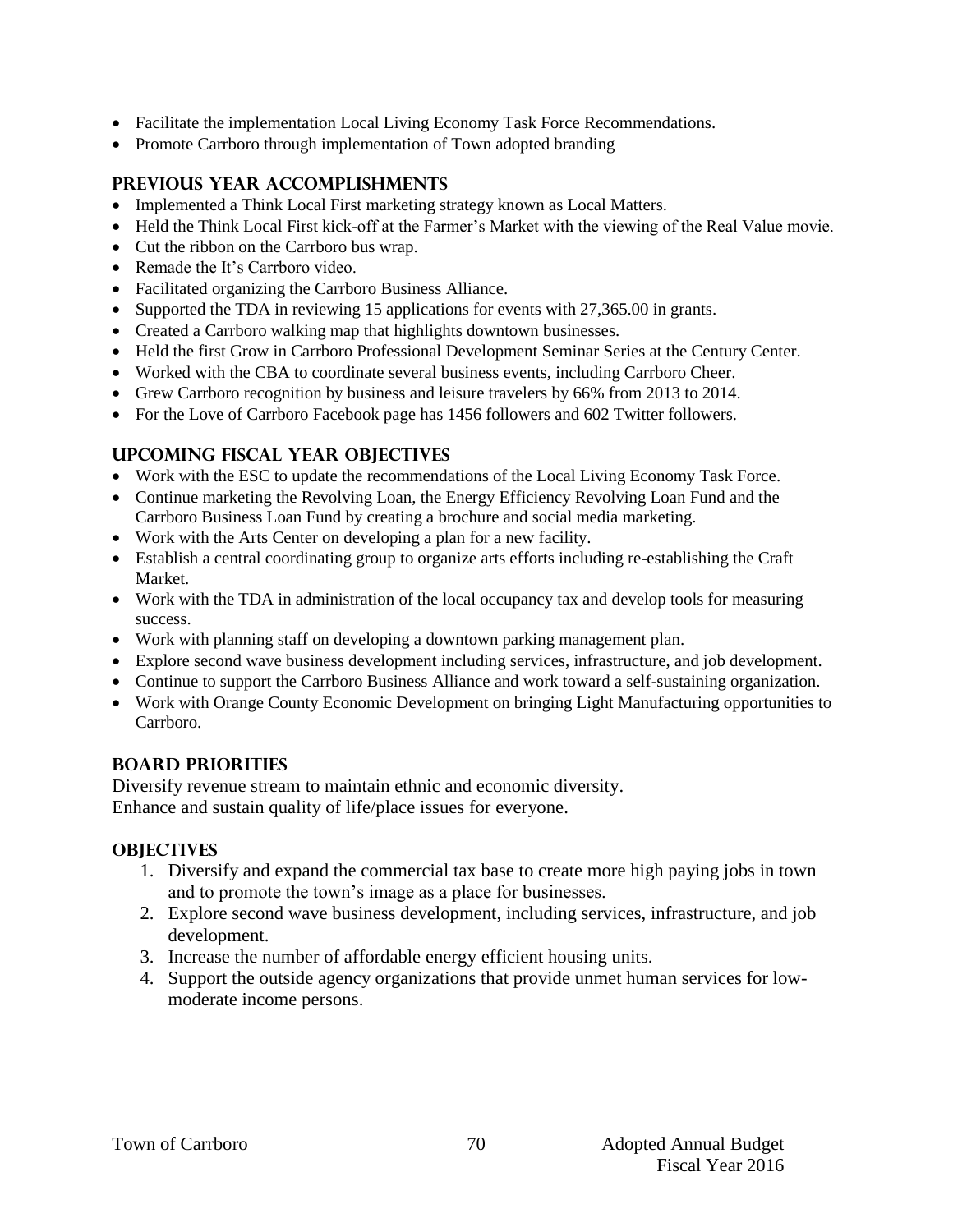#### **PERFORMANCE MEASURES**

|                           | FY2012-13     | FY2013-14     | FY2014-15        | FY2015-16        |
|---------------------------|---------------|---------------|------------------|------------------|
|                           | <b>ACTUAL</b> | <b>ACTUAL</b> | <b>ESTIMATED</b> | <b>PROJECTED</b> |
| Increase the              |               |               |                  |                  |
| <b>Commercial Space</b>   | 1,656,632     | 1,681,632     | 1,961,786        | 1,991,786        |
| <b>Square Footage</b>     |               |               |                  |                  |
| <b>Business</b>           | 10            | 12            | 50               | 75               |
| Contacts/Counseling       |               |               |                  |                  |
| Annual Savings on the     | \$4,324       | \$19,332      | \$25,000         | \$25,000         |
| <b>EERLF</b>              |               |               |                  |                  |
| <b>Funds Allocated to</b> | \$153,177     | \$175,000     | \$200,000        | \$200,000        |
| Non-profits               |               |               |                  |                  |
| Number of Non-profits     | 45            | 48            | 52               | 52               |
| applying                  |               |               |                  |                  |

### **Budget summary**

|                  | FY 2013-14<br><b>ACTUAL</b> | FY 2014-15<br><b>ADOPTED</b><br><b>BUDGET</b> | FY 2015-16<br><b>ADOPTED</b><br><b>BUDGET</b> | PCT<br><b>CHANGE</b> |
|------------------|-----------------------------|-----------------------------------------------|-----------------------------------------------|----------------------|
| <b>PERSONNEL</b> | 121.119                     | 120,748                                       | 123.575                                       | 2.3%                 |
| <b>OPERATING</b> | 125.245                     | 93,850                                        | 121.680                                       | 29.7%                |
| TOTAL            | \$246,364                   | \$214,598                                     | \$245,255                                     | 14.3%                |

#### **Changes in budget from prior year adopted budget**

The change in the Economic and Community Development Operations budget is the reduction of the 300 E. Main parking lot costs which will be expensed through the Carrboro Tourism and Development budget and the transfer of parking lot leases from Public Works budget.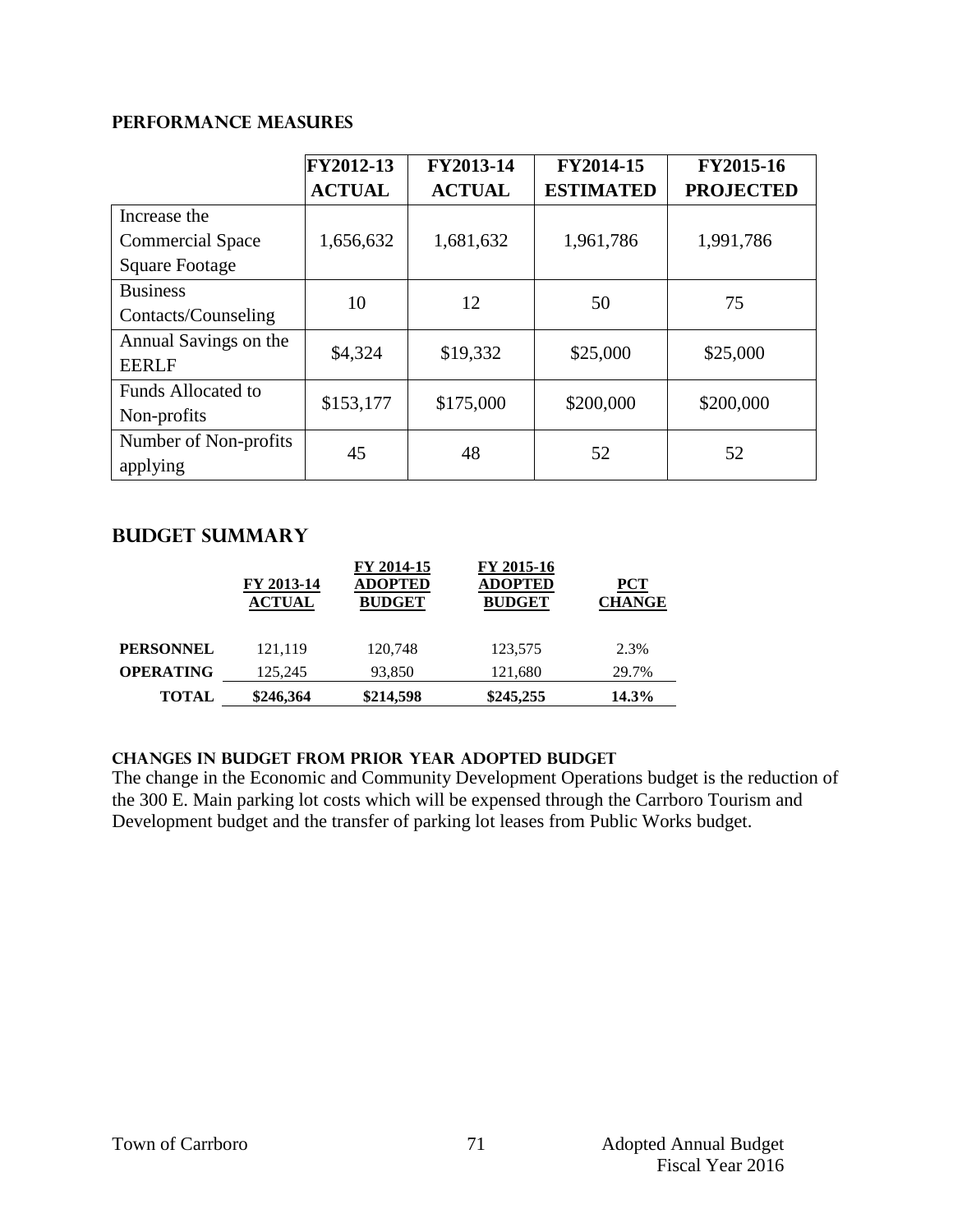## **TOWN CLERK**



### **PURPOSE**

Prepares Board of Aldermen meeting agendas and minutes and make them available to citizens and town staff; maintain official town documents; prepare and make available updates to the Town Code and provide support for the Mayor and Board of Aldermen.

### **Goals**

- Serve the Board and the public by facilitating the production of meeting agendas and minutes in a clear, timely fashion.
- Provide complete, accurate, and error free minutes to the Board of Aldermen so they can be approved without amendments.
- Maintain and organize official town documents, including the Town Code and all Town Contracts, for the use of the Board, staff, and the public.
- Provide multiple public access points for all minutes and agendas.
- Increase the use of available technology in storage and retreiveal of all town documents.

## **Services provided & activities**

- Prepares minutes and agendas of Board of Aldermen meetings and makes these documents available electronically through the Town's website and stores the documents permanently.
- Posts video and audio of all Board of Aldermen meetings to the website.
- Maintains updated Town Code and posts on the town website.
- Maintains an accurate record of all ordinances approved by the Board of Aldermen.
- Prepares and distributes the monthly Calendar of Meetings.
- Prepares the Calendar of Agenda Items for review by the Town Manager.
- Maintains a roster of advisory boards and commissions and facilitates the application and appointment process.
- Plans the annual advisory board recognition dinner.
- Researches town records upon request.
- Indexes and stores all Town Contracts and/or agreements.

## **Previous year accomplishments**

• Scanned four years of Board of Aldermen's meeting minutes and made them available on the Town's website.

|  |  | <b>Town of Carrboro</b> |  |
|--|--|-------------------------|--|
|--|--|-------------------------|--|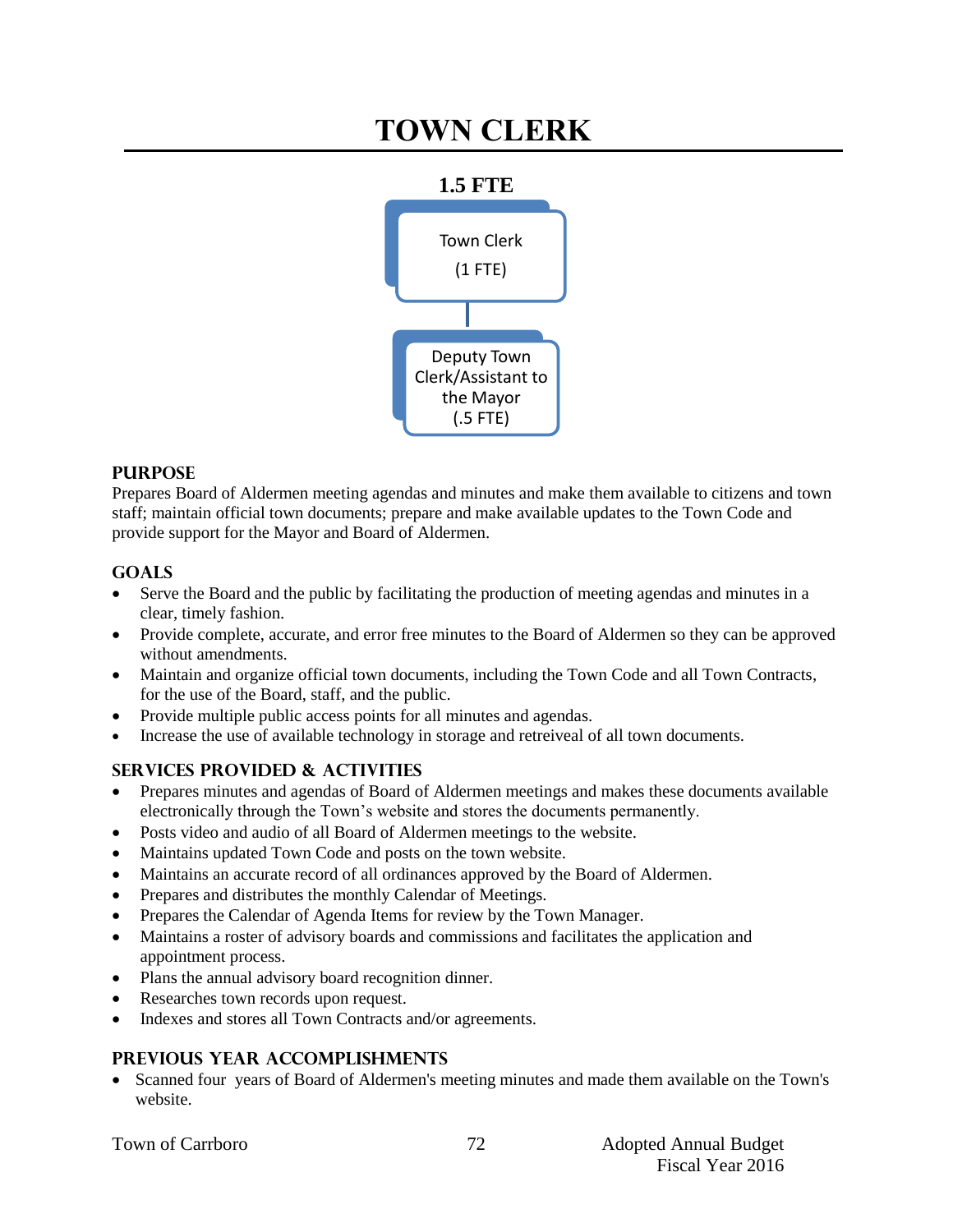- Posted 100% of the updates to the Town Code on the Town's website within one week of adoption.
- Attended 42 Board of Aldermen meetings.
- Prepared agendas and minutes for 42 Board of Aldermen meetings.

#### **Upcoming Fiscal year objectives**

- To increase the number of electronically indexed contracts.
- To continue scanning back-up files for pre-1982 Board of Aldermen's meetings and make them searchable on the town's website.
- To increase the number of scanned contracts from 50% to 65%.
- To continue using Granicus agenda, meeting, and minute management software.

### **BOARD PRIORITIES**

Enhance and sustain quality of life/place issues for everyone.

### **OBJECTIVES**

- 1. Index and store all Town contracts and/or agreements.
- 2. Prepare minutes and make available on the website.
- 3. Increase the number of scanned contracts.
- 4. Increase the number of electronically indexed contracts.
- 5. Implement Granicus agenda, meeting, and minute management software.

### **PERFORMANCE MEASURES**

|                                                                       | FY2012-13<br><b>ACTUAL</b> | FY2013-14<br><b>ACTUAL</b> | FY2014-15<br><b>ACTUAL</b> | FY2015-16<br><b>PROJECTED</b> |
|-----------------------------------------------------------------------|----------------------------|----------------------------|----------------------------|-------------------------------|
| # of Town Contracts on<br>file with the Town Clerk                    | 1,800                      | 1,870                      | 1,925                      | 2,025                         |
| # of Board of Aldermen<br>Minutes Prepared by<br><b>Town Clerk</b>    | 30                         | 35                         | 42                         | 42                            |
| # Employee Hours Spent<br><b>Electronically Indexing</b><br>Contracts | 120                        | 120                        | 120                        | 120                           |
| # of Town Contracts<br><b>Electronically Indexed</b>                  | 1,770                      | 1,800                      | 1,855                      | 1890                          |
| <b>Employee Hours Per Set</b><br>of Aldermen Minutes<br>Prepared      | 2.5                        | 2.5                        | 2.0                        | 2.0                           |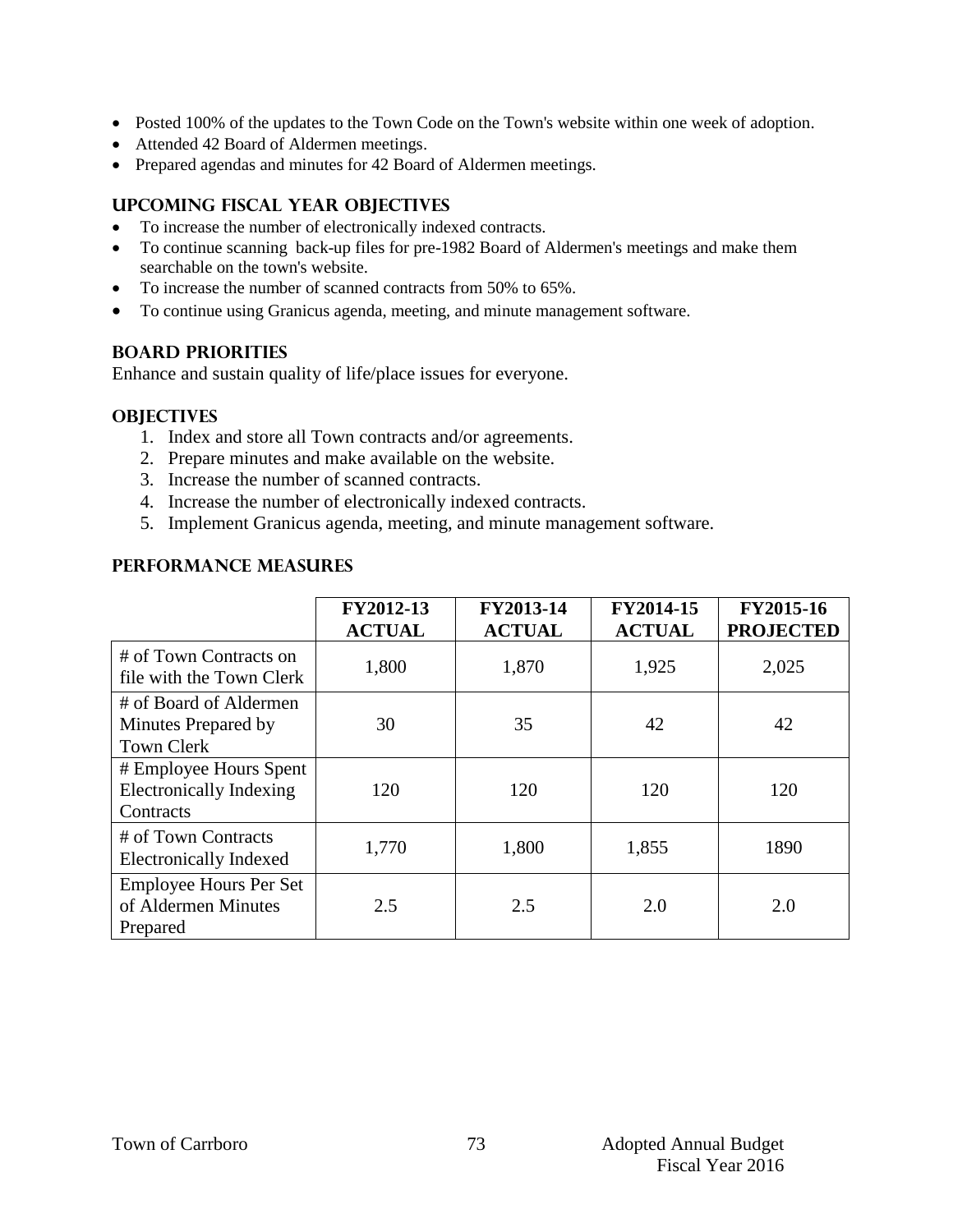## **Budget summary**

|                  | FY 2013-14<br><b>ACTUAL</b> | FY 2014-15<br><b>ADOPTED</b><br><b>BUDGET</b> | FY 2015-16<br><b>ADOPTED</b><br><b>BUDGET</b> | $PCT$<br><b>CHANGE</b> |
|------------------|-----------------------------|-----------------------------------------------|-----------------------------------------------|------------------------|
| <b>PERSONNEL</b> | 93.767                      | 106,353                                       | 110,616                                       | 4.0%                   |
| <b>OPERATING</b> | 14.167                      | 20,400                                        | 19.400                                        | $0.0\%$                |
| <b>TOTAL</b>     | \$107,934                   | \$126,753                                     | \$130,016                                     | $3.4\%$                |

**Changes in budget from prior year adopted budget** Personnel change is due to increase cost of insurance.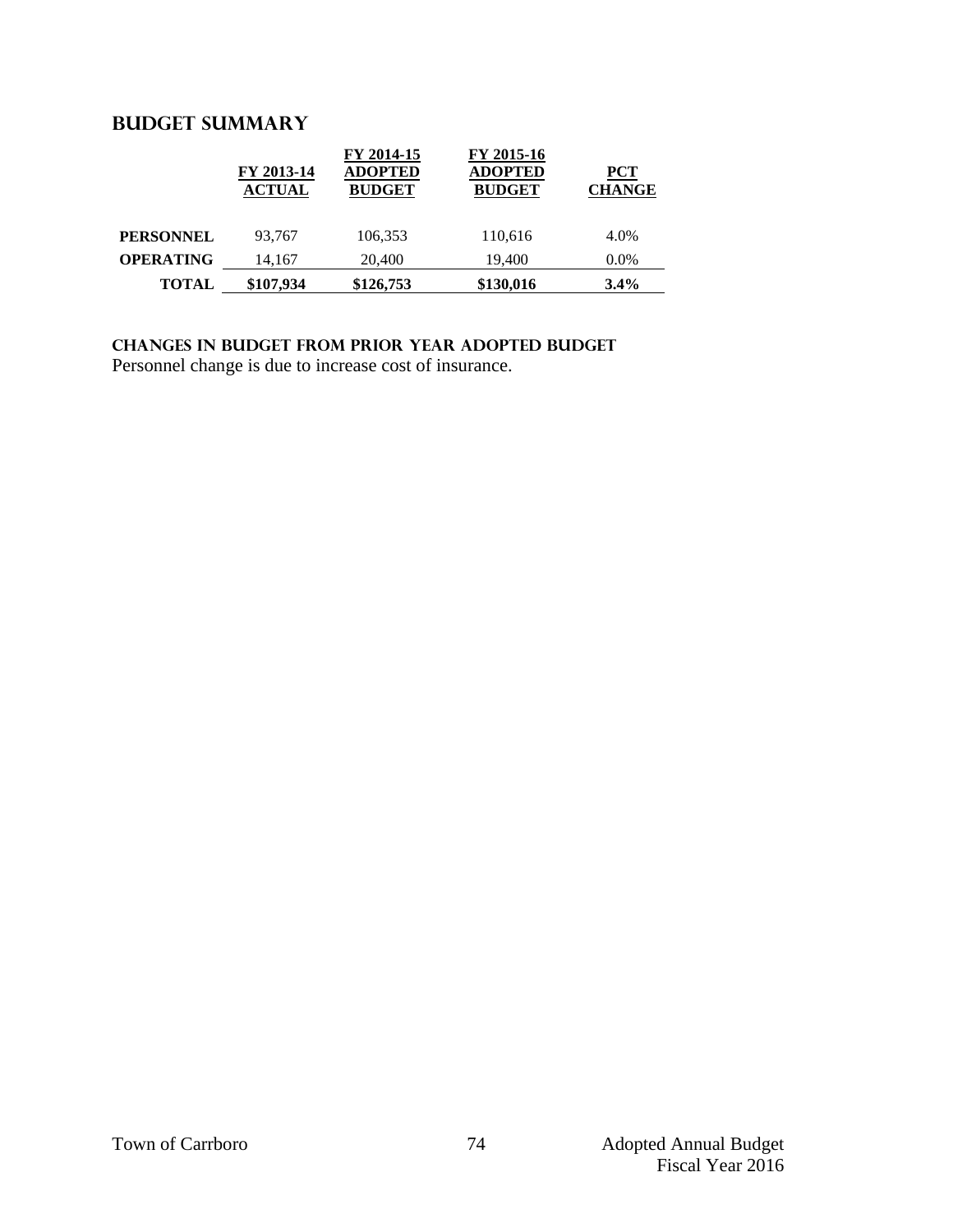# **FINANCE**

## **7.0 FTE**



### **PURPOSE**

To provide financial management support for the delivery of town-wide services through the administration of financial, budget, payroll, accounts payables, billing and collections, and project development through best business practices.

## **SERVICES PROVIDED & ACTIVITIES**

- Coordinate the annual independent audit and CAFR.
- Coordinate development of operating and capital budgets.
- Provide financial reporting as required by state and federal law.
- Process payroll and accounts payables.
- General Billing for various Town delivered services (ie., Dumpster, Retiree Health Insurance, etc.).
- Manage cash and investments to ensure sufficient cash is available to pay current obligations and that idle cash is invested in accordance with state law.
- Issue purchase orders for goods and services, solicit bids, manage procurement card program, and manage service contracts.
- Manage risk and insurance program, including claims management, general liability, police, and public officials, and auto/property liability.

## **GOALS**

- To strengthen financial accountability throughout the organization.
- To process and record all transactions accurately and timely.
- To make financial information available to decision makers on a regular and timely basis.
- To evaluate and implement strategies to utilize technology for increased operating efficiency, effectiveness, and cost savings.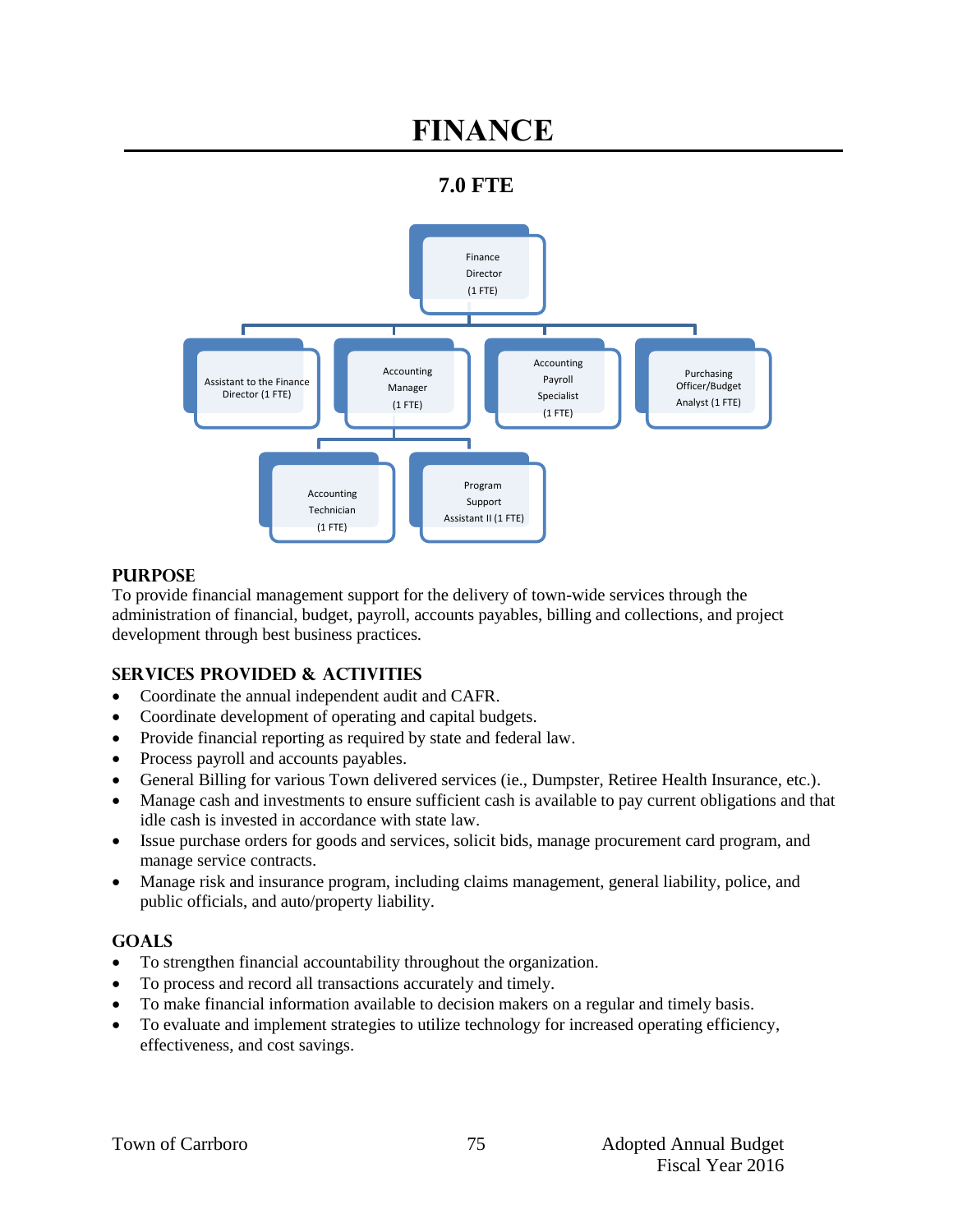#### **PREVIOUS YEAR ACCOMPLISHMENTS**

- Standard & Poor's (S&P) upgraded the geo bond rating for the Town to AAA from the previous rating of AA+.
- Completed successful audit for year ending June 30, 2014 with no audit findings.
- Revised procurement card policy and procedure.
- Received Distinguished Budget Presentation Award from the Government Finance Officers Association.
- Received Certificate of Achievement for Excellence in Financial Reporting from the Government Finance Officers Association.
- Coordinated successful public auction for the sale of surplus property.
- Implemented a new Procurement Card Program.
- Activated and prepared MUNIS budget module for Online Department submission of budgets.
- Provided Department Heads access to review employee's leave accruals online.

## **UPCOMING FISCAL YEAR ACTIVITIES**

- Continue to increase knowledge among departments on the use of MUNIS financial system.
- Implement on-line processing of accounts payable.
- Identify and develop on-line time and attendance system for payroll processing.
- Secure favorable financing for vehicles and equipment replacement.
- Continue to identify strategies for streamlining administrative processes.
- Review and update policies and procedures.
- Coordinate annual audit and prepare CAFR.
- File all required financial reports with state and/or federal agencies.
- Increase use of EFTs with vendors.

#### **BOARD PRIORITIES**

The Finance Department supports all departments in their effort to meet board priorities  $\&$ objectives.

#### **OBJECTIVES**

- 1. Process and record all transactions accurately and in a timely manner.
- 2. Coordinate development of annual operating and multi-year budgets.
- 3. Coordinate annual independent audit and Comprehensive Annual Financial Report.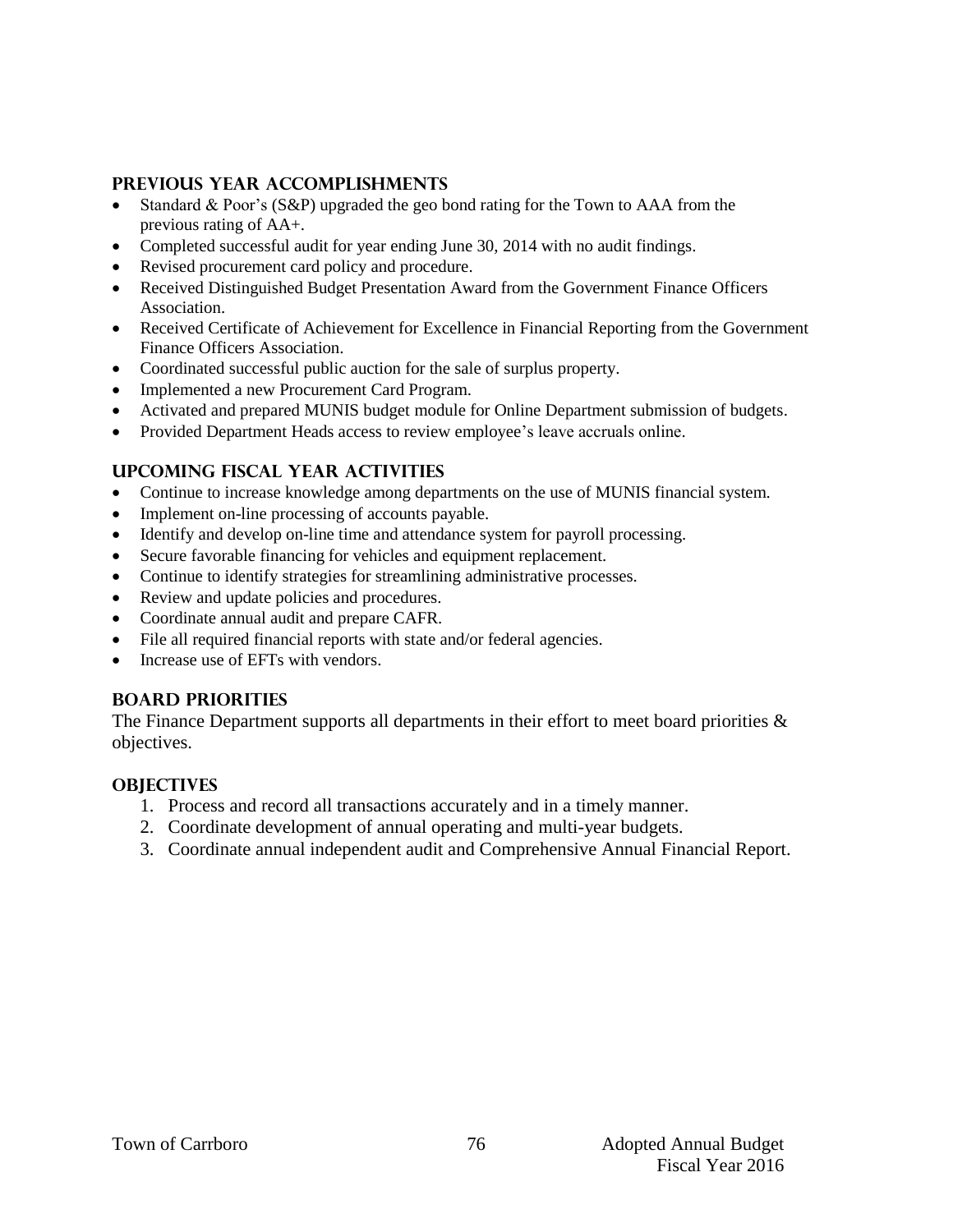## **PERFORMANCE MEASURES**

|                               | FY2012-13<br><b>ACTUAL</b> | FY2013-14<br><b>ACTUAL</b> | FY2014-15<br><b>ESTIMATED</b> | FY2015-16<br><b>PROJECTED</b> |
|-------------------------------|----------------------------|----------------------------|-------------------------------|-------------------------------|
| Process Bi-Weekly Payroll     |                            |                            |                               |                               |
| for Town Employees            | 26                         | 26                         | 26                            | 26                            |
| Number of Invoices            |                            |                            |                               |                               |
| Processed Annually            | 5,277                      | 6,049                      | 6,933                         | 6,933                         |
| Number of Purchase            |                            |                            |                               |                               |
| <b>Orders Issued Annually</b> | 389                        | 476                        | 525                           | 525                           |
| <b>Close Each Accounting</b>  |                            |                            |                               |                               |
| Period by the $5th$ of each   | 12                         | 12                         | 12                            | 12                            |
| Month                         |                            |                            |                               |                               |
| Produce and Distribute        |                            |                            |                               |                               |
| <b>Monthly Financial</b>      | 100%                       | 100%                       | 100%                          | 100%                          |
| Statement by the $10^{th}$ of |                            |                            |                               |                               |
| each Month                    |                            |                            |                               |                               |
| Receive less than 2 audit     |                            |                            |                               |                               |
| findings & response           | $\overline{0}$             | $\overline{0}$             | $\overline{0}$                | $\overline{0}$                |
| comments by Independent       |                            |                            |                               |                               |
| <b>Auditors Each Year</b>     |                            |                            |                               |                               |
| Expenditures at year-end      |                            |                            |                               |                               |
| are within $+/-5\%$ of the    | $(4.1\%)$                  | $(6.4\%)$                  | 5.0%                          | 5.0%                          |
| <b>Original Budget</b>        |                            |                            |                               |                               |
| Actual Revenues at year-      |                            |                            |                               |                               |
| end are within $+/-5\%$ of    | 4.1%                       | 6.4%                       | 5.0%                          | 5.0%                          |
| <b>Original Budget</b>        |                            |                            |                               |                               |

## **Budget summary**

|                  | FY 2013-14<br><b>ACTUAL</b> | FY 2014-15<br><b>ADOPTED</b><br><b>BUDGET</b> | FY 2015-16<br><b>ADOPTED</b><br><b>BUDGET</b> | $PCT$<br><b>CHANGE</b> |
|------------------|-----------------------------|-----------------------------------------------|-----------------------------------------------|------------------------|
| <b>PERSONNEL</b> | 508,446                     | 539,651                                       | 545.318                                       | 1.1%                   |
| <b>OPERATING</b> | 493.513                     | 557,809                                       | 535,179                                       | $-4.1\%$               |
| <b>TOTAL</b>     | \$1,001,959                 | \$1,097,460                                   | \$1,080,497                                   | $-1.5%$                |

#### **changes in budget from prior year adopted budgeT**

The change in Personnel is due to upgrading positions. The decrease in Operating is in general liability insurance costs.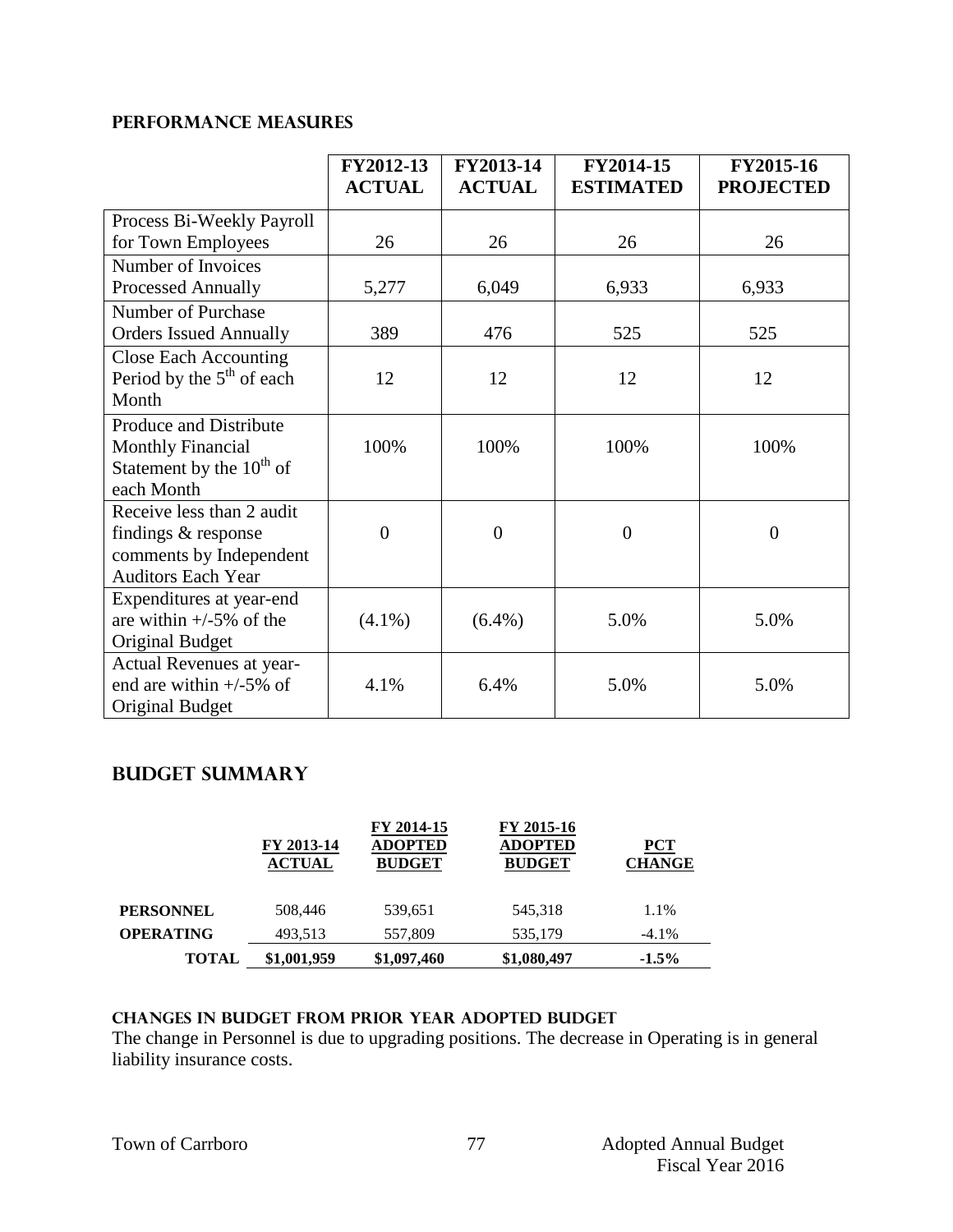# **HUMAN RESOURCES**



#### **PURPOSE**

Partner with the management team to recruit, hire, develop, and retain a highly qualified diverse staff dedicated to delivering exemplary customer service and to creating an atmosphere of positive employee relations that focuses on the health and well-being of all employees.

## **GOALS**

- Provide rewarding equal employment opportunities conducive to attracting applicants and retaining employees who have the education and experience commensurate with the position requirements.
- Focus on efforts to maintain positive employee relations through training, communication, and effective leadership.
- Research, review, and recommend competitive and affordable fringe benefits through careful, continuing assessment of all costs, services, and commissions.
- Research and review pay and position classification policies and programs that support the Board's goals for competitive, living wages that also provide employees with an affordable housing wage.
- Begin a 5-Year Wellness Education program.

## **SERVICES PROVIDED & ACTIVITIES**

- Advertises vacant positions, receives and screens employment applications, assists departments with interview process, background checks, and verifies employment eligibility (E-Verify)
- Conducts new employee orientations, including benefits enrollment sessions and surveys
- Administers town provided and voluntary benefits, including counseling all employees on benefits plan(s) and options
- Coordinates administration of DOT substance abuse testing
- Coordinates administration of workers compensation benefits
- Coordinates administration of family medical leave (FMLA) benefits
- Coordinates employee assistance program (EAP) services
- Coordinates COBRA administration services
- Counsels supervisors and employees on performance issues
- Conducts and responds to salary surveys
- Provides staff development training to employees
- Assists departments with personnel and employee relations issues
- Administers and monitors the performance evaluation process
- Monitors third party vendor/consultant services to insure compliance with contractual performance standards, terms and conditions

|  | <b>Town of Carrboro</b> |
|--|-------------------------|
|--|-------------------------|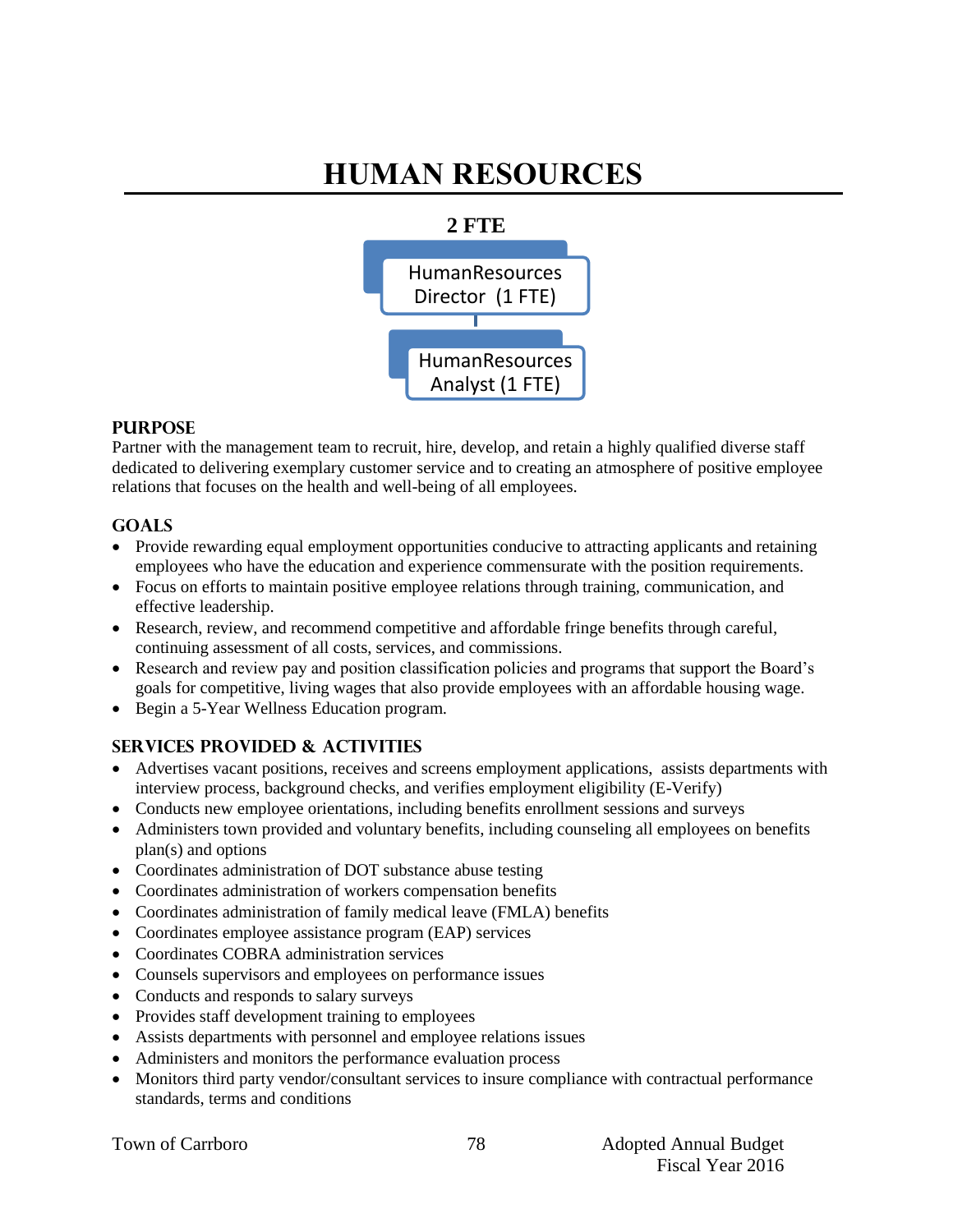- Keeps supervisors and department heads abreast of legislative changes and guidelines that affect personnel administration
- Maintains confidential personnel files in accordance with the General Statutes and completes reports according to state and federal regulations

## **PREVIOUS YEAR ACCOMPLISHMENTS**

- Changed Application Process to allow candidates to apply for jobs through email and creation of online, fillable Town Employment Application
- Conducted search for two Assistants to the Town Manager
- Orchestrated addition of Vision Hardware Benefit Coverage and Flexible Spending Debit Cards for employees
- Evaluated Drug Screening and Background Reviews processes; contracted with new providers for cost-savings and efficiency
- Collaborated with Finance Department and eliminated use of two separate computer systems for employee information; transitioned all to one system (MUNIS Financial/HR System)
- Partnered with Finance Director and developed a tiered, 5-year Plan to accomplish Board's Goal of raising employee pay above minimum housing wage
- Sponsored 2014 flu shot clinic (>60 participants)
- Coordinated the 2014 Town of Carrboro Combined Giving Campaign
- Conducted Information Session for all Town Retirees on future of Health Insurance Benefits
- Conducted new employee orientation sessions and benefits enrollment seminars
- Sponsored special session on Planning for Retirement
- Change Flexible Spending Account plan to the new IRS carry-over rule effective July 1, 2014
- Assisted in Planning of all-day Management Team Retreat that included training in Cooperative Cooperation
- Led the Better Together Team in Employee Spring Picnic, and Employee Holiday Party that also...
- …Recognized and Rewarded Employee Service Milestones
- Conducted Coaching and Counseling Sessions for Department Directors
- Arranged Mentoring Opportunities for Directors with municipal couterparts
- Partnered with peers from surrounding cities/counties to renew the Area HR Director Group Mtgs
- Assisted Manager with Organizational Development projects
- Conducted Supervision Training Program for Police Department
- Coordinated Comprehensive Wellness Screenings for Town Employees through ECU (May '15)
- Developed High School Summer Internship Program for Carrboro HS Students (June-July '15)

## **UPCOMING FISCAL YEAR OBJECTIVES**

- Partner with the Town's benefits broker and insurance providers to seek ways to reduce townprovided and voluntary benefits costs while maintaining a comprehensive and competitive benefits package
- Review and revise Performance Evaluation System and provide related Training
- Conduct Comprehensive EEOC Audit of Departments
- Combine Better Together with Wellness Initiative, creating a Better Wellness Together Team
- Provide wellness education opportunities to staff and explore the use of incentives to boost participation in wellness events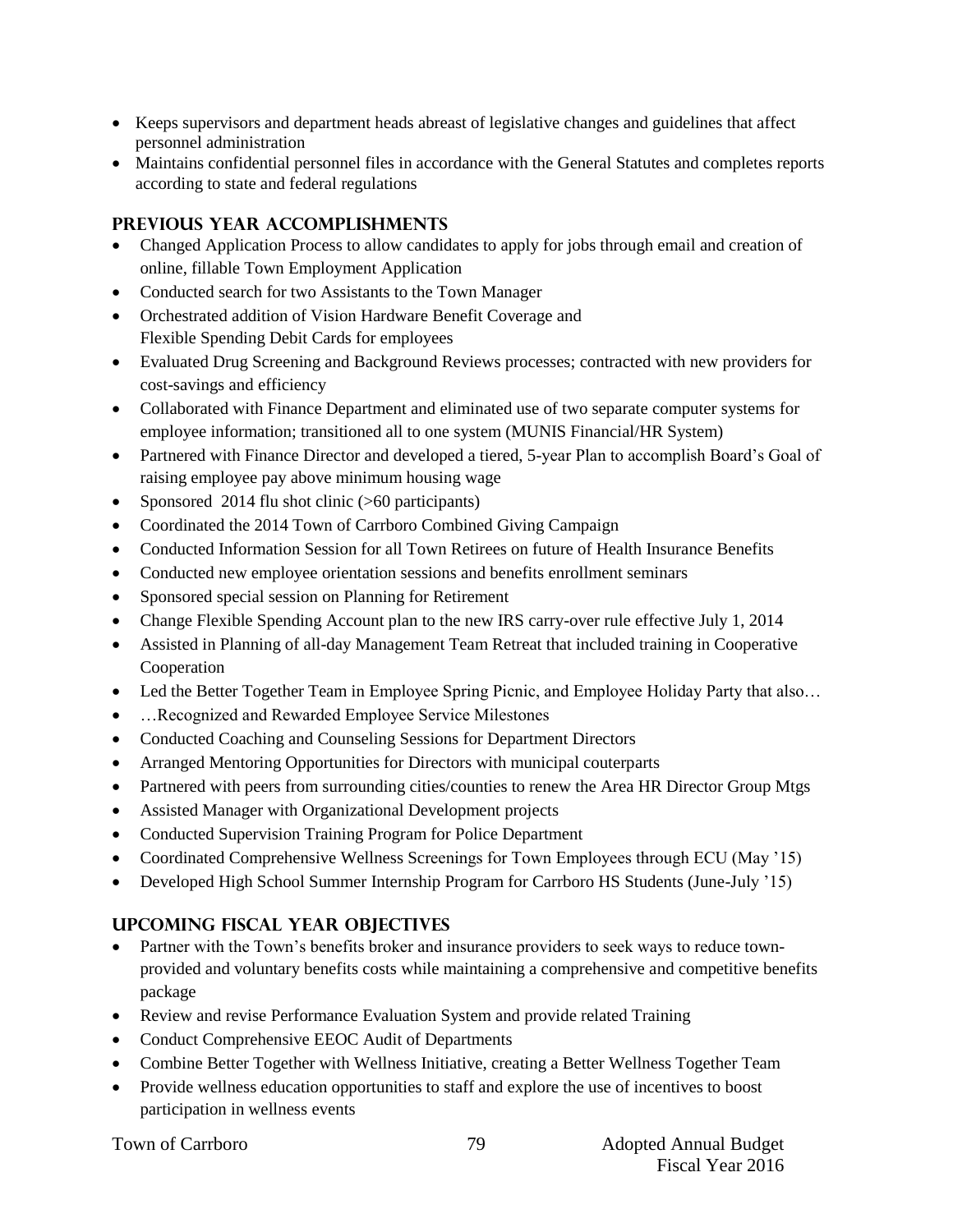- Provide in-depth Education for Employees on all costs Town pays (every benefit and associated cost)
- Develop Comprehensive Safety and Risk Management Program, Team, and Annual Audit
- Provide Employee Training in Computer Software, Communication, and Supervision
- Expand High School Summer Internship Program created in 2015 to involve more students and schools

## **BOARD PRIORITIES**

Enhance quality of life/place issues for everyone.

## **OBJECTIVES**

1. Provide wellness education opportunities.

## **PERFORMANCE MEASURES**

|                                                                    | FY2012-13<br><b>ACTUAL</b> | FY2013-14<br><b>ACTUAL</b> | FY2014-15<br><b>ACTUAL</b> | FY2015-16<br><b>PROJECTED</b> |
|--------------------------------------------------------------------|----------------------------|----------------------------|----------------------------|-------------------------------|
| <b>Positions Filled</b>                                            | $\ast$                     | $\ast$                     | 8 F/T                      | <b>TBD</b>                    |
| <b>Employee Turnover Rate</b>                                      | 7.5%                       | 8%                         | 3%                         | <b>TBD</b>                    |
| <b>Employee Appreciation</b><br><b>Events and Rewards</b>          | $\overline{2}$             | $\overline{2}$             | $\overline{4}$             | $\overline{4}$                |
| Trainings, Orientations and<br>other Information Sessions          | 23                         | 25                         | 28                         | 34                            |
| Wellness Events *                                                  | $\ast$                     | $\ast$                     | 3                          | 12                            |
| Individual Wellness Sessions,<br>Referrals, Interventions *        | $\ast$                     | $\ast$                     | 24                         | 12                            |
| Safety Trainings, Events, and<br>Internal Safety Audits *          | $\ast$                     | $\ast$                     | 5                          | 16                            |
| New Policies/Procedures/<br>Programs Revised or<br>Developed *     | $\ast$                     | $\ast$                     | ∗                          | $\overline{4}$                |
| HR Staff - Trainings *                                             | $\ast$                     | $\ast$                     | $\ast$                     | $\overline{4}$                |
| * These new Performance Measures will become effective FY 2015-16. |                            |                            |                            |                               |